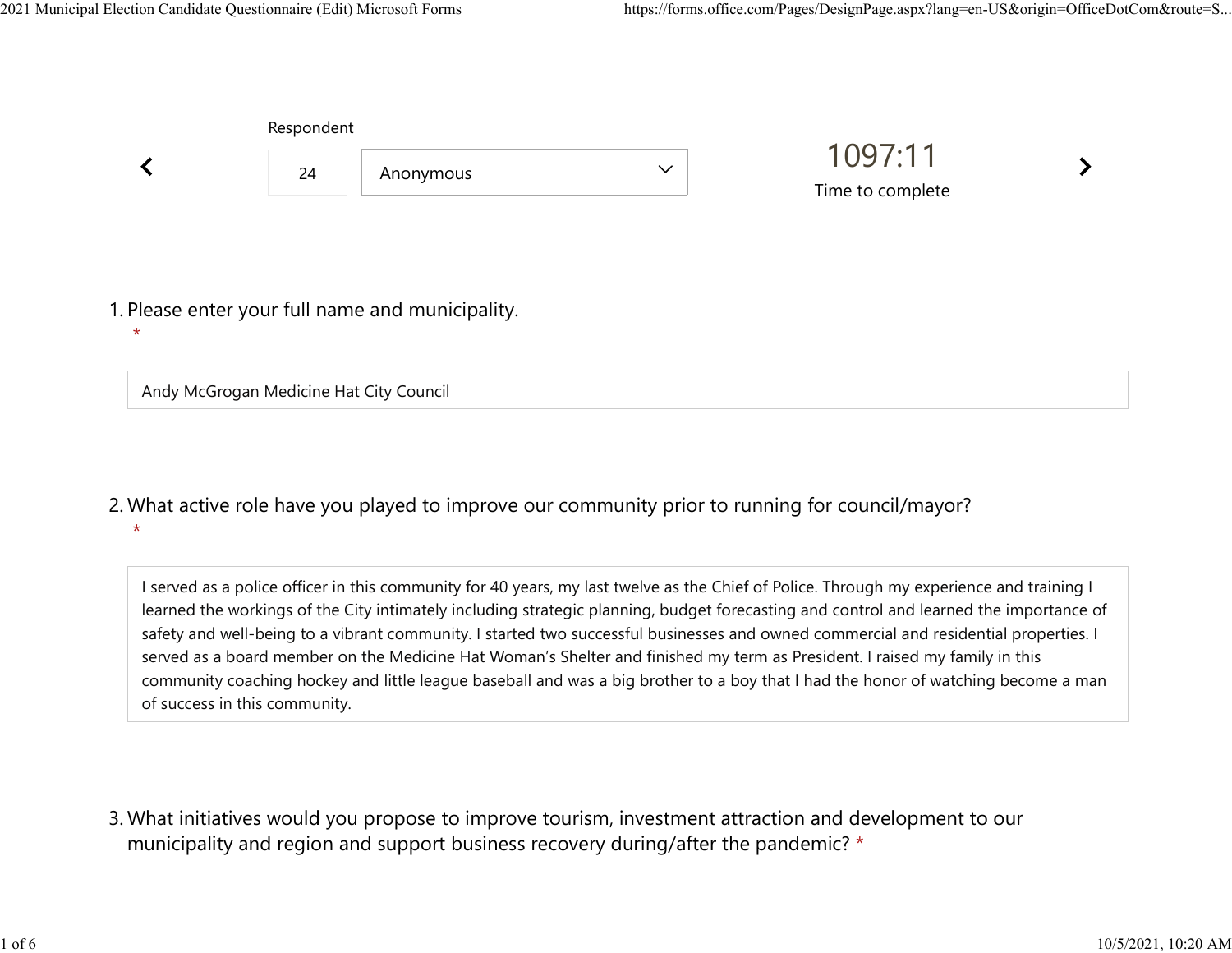Medicine Hat is an amazing place for tourism and investment and has so many features that make it a desirable place to live, raise a family and enjoy leisure. Recreational facilities, such as the Family Leisure Centre and Coop Place as well as the City's many beautiful trails and golf courses have not been utilized to their full potential. An example is our numerous golf courses. Although I am not an active golfer there has never been a collective effort to promote golf tourism collectively and Council can provide leadership in coordinating the municipal and private courses to attract tourism and promote the sport that has survived the pandemic. In my opinion, one of the most important roles of City Council is to keep taxes, fees and bureaucracy as low as possible to allow business to recover and thrive 2021 Municipal Election Candidate Questionnaire (Edit) Microsoft Forms https://forms.office.com/Pages/DesignPage.aspx?lang=en-US&origin=OfficeDotCom&route=S...<br>Medicine Hat is an amazing place for tourism and investment an

4. In Medicine Hat, businesses pay a higher proportion of property taxes compared to the residential sector.  Medicine Hat's tax gap of 2.35% is one of the highest in Alberta.  What is your position on the current approach to taxation and your thoughts on potential strategies to narrow this gap?  $\star$ 

As a recent non-residential taxpayer, I have also felt that the tax disparity was difficult to understand. Taxes are collected to pay expenses to provide services to our community and one way to keep taxes reasonable is to ensure that spending is as focused and efficient as possible. Local businesses have been hard hit throughout the pandemic and encouraging our community to shop and spend local is critical. City Council must take a leadership role in educating and encouraging our residents to focus their dollars within our community. Once elected, I commit to fully learning and understanding the taxation process to better understand what effect the rate disparity impacts both businesses and residences.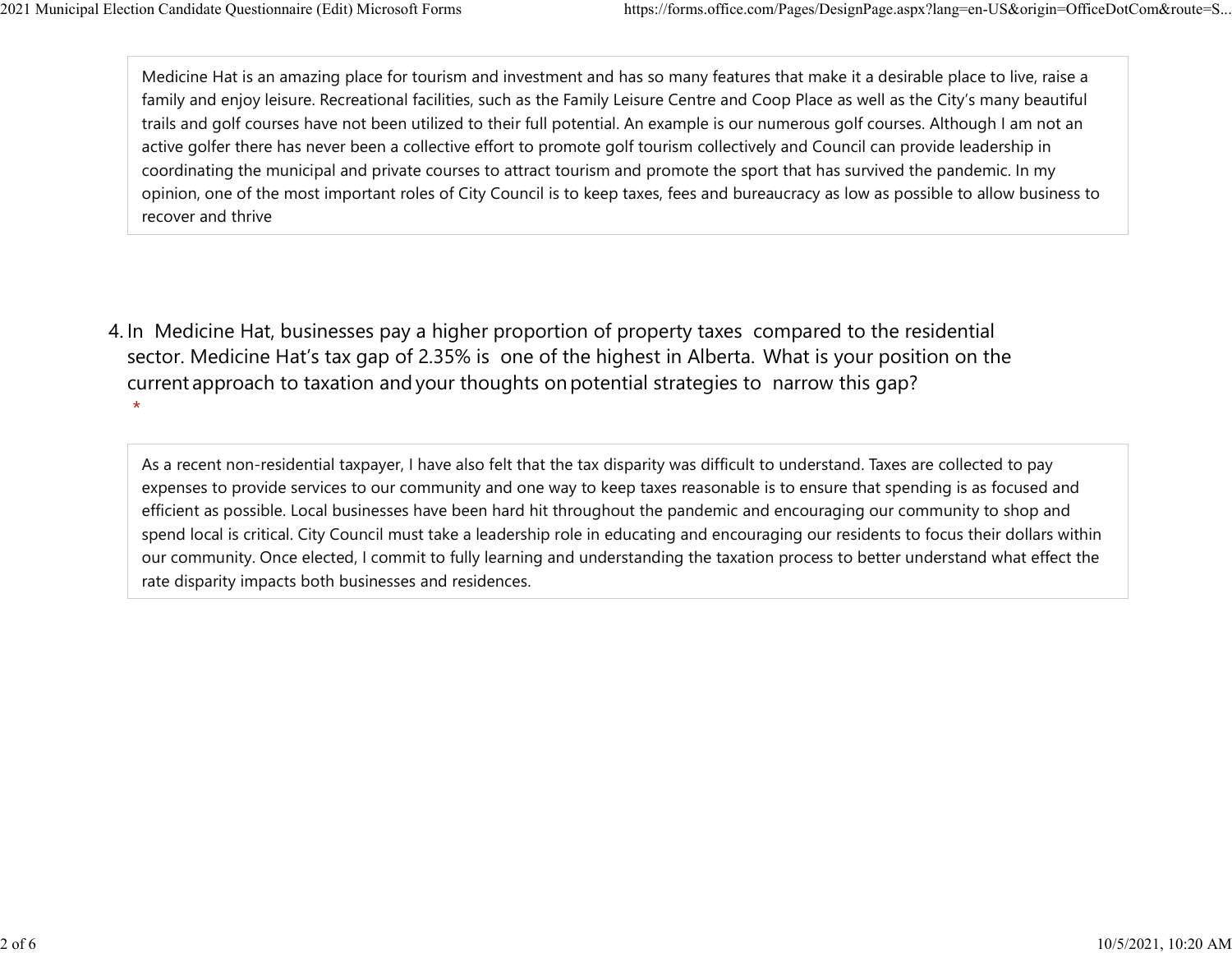$\star$ 

 $\star$ 

5. If elected, what specific steps would you take to encourage & promote entrepreneurship within the region?  $\star$ 2021 Municipal Election Candidate Questionnaire (Edit) Microsoft Forms https://forms.office.com/Pages/DesignPage.aspx?lang=en-US&origin=OfficeDotCom&route=S...<br>5. If elected what specific steps would you take to encourage

> The first step in encouraging and promoting entrepreneurship is to continue to create a "yes we can and how can we help" culture at City Hall. One of the first barriers entrepreneurs face is the perceived (or real) red tape at City Hall. Designating navigation specialists at City Hall to assist people in getting through the labyrinth of bureaucracy would greatly improve the experience. Additionally, it is important to support the "Invest Medicine Hat" model and underscore the importance of focusing on attracting and retaining new business ventures big and small.

What is your stance on COVID-19 related laws that mandate requirements, including masks and vaccine 6. passports?

In my opinion, public health orders are the responsibility of the Provincial Government (GoA), who employ the majority of Medical Professionals and Scientists in the Province. I am opposed to creating behavior bylaws unless it is a last resort and the GoA has abdicated its responsibility to keep our community safe. The Mayor and Council do have a strong leadership role in lobbying the GoA, and subsequently supporting and enforcing the measures they deem appropriate. I am strongly opposed to politicians using COVID-19 as a political tool to garner votes and I believe that the role of government is to balance safety with the well-being of our economy.

What is your plan for publicly-funded services (examples would include Medicine Hat Public Library, power plant, 7. facilities) if elected?

I am in favour of a strong municipal workforce that is focused on serving the community. A strong, efficient, and effective municipal workforce underpins a strong economy. Private enterprises are excellent partners in completing work for citizens, however, the bidding process must be fair and transparent. I believe there is a perception that the City has "favorites" and as such, the bidding process is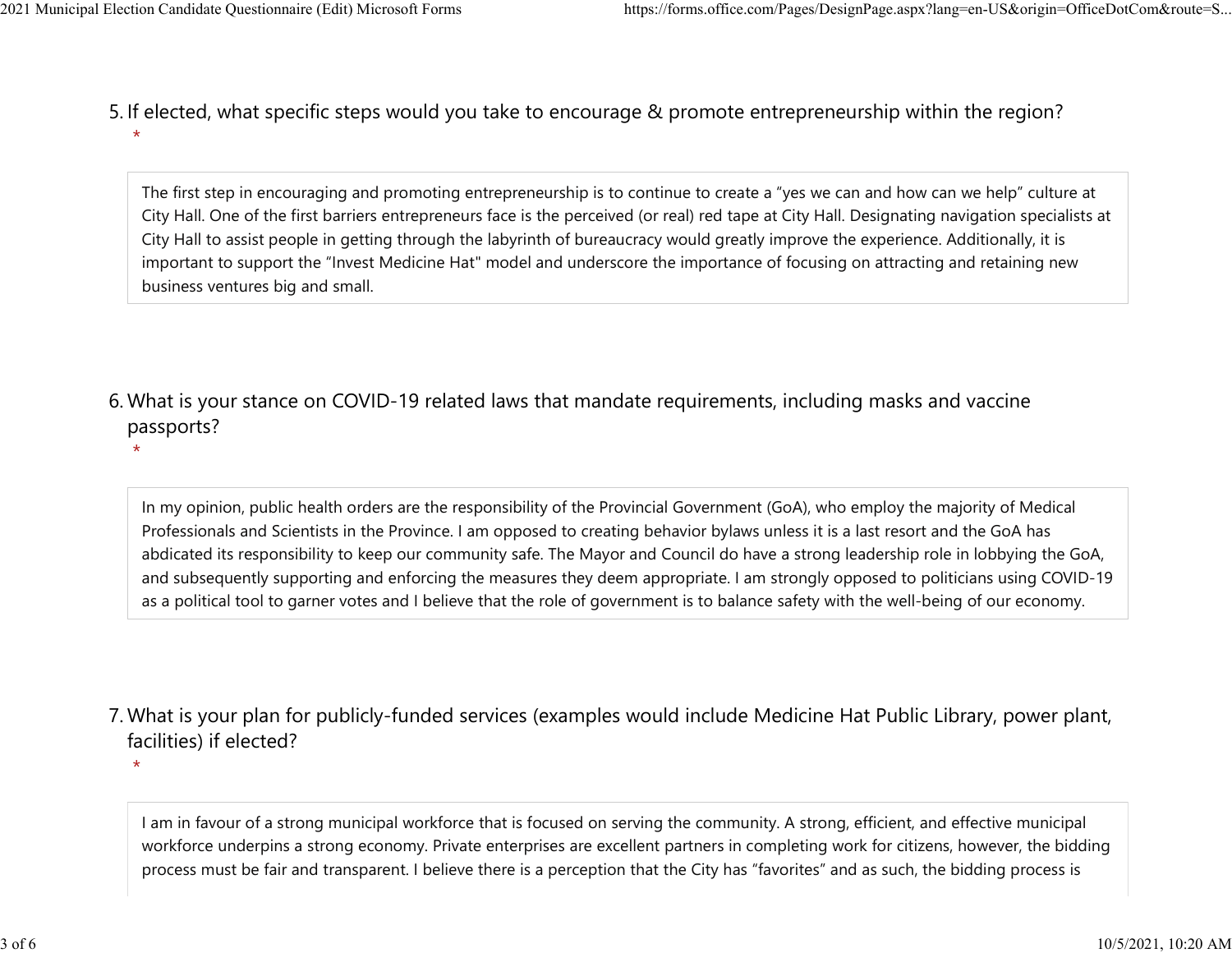skewed to provide an advantage to those contractors. Whether this issue is real or perceived, the City can avoid the distraction by introducing a greater level of transparency and communication throughout the process. An example of private enterprise co-existing with city services is tree cutting services. The city maintains crews to look after emergent and sporadic maintenance. 2021 Municipal Election Candidate Questionnaire (Edit) Microsoft Forms https://forms.office.com/Pages/DesignPage.aspx?lang=en-US&origin=OfficeDotCom&route=S...<br>
skewed to provide an advantage to those contractors. Whether

8. How important is it for our region to have a local Community College? What specific steps could the municipality do to work better with Medicine Hat College to provide ongoing opportunities for future learners?  $\star$ 

I believe our Community College is important to the vibrancy and overall stability of our City and is probably one of our largest, underutilized resources. In my previous role with the MHPS, I formed a partnership with the college to help support induction training, which provided a mutual benefit to the learners, the College, and the Police Service. I would support exploring more opportunities to engage the College and find mutual initiatives that support learners and citizens alike. Exploring multi-use/shared use of recreational facilities may offer synergies that could help reduce costs and enhance services. The south side of the city is mostly void of leisure facilities, so the city should explore partnership opportunities that could align with the Cities long-term recreational plan.

## 9. How will you attract newcomers to the district and address the needs for a skilled workforce? \*

I believe the best way to attract newcomers is to ensure that we have a safe, vibrant community that offers great recreational facilities and amenities. Skilled workers come with industry investment, so attracting industries that align with the City's development strategies is essential. Council must develop strong, progressive policies that are consistent and illustrate a roadmap to acceptable outcomes.

10. What is your stance on the importance of mental health & wellness support in our region? What ideas, implementations, and initiatives would you put forward to improve the overall mental health & wellbeing of our community?

 $\star$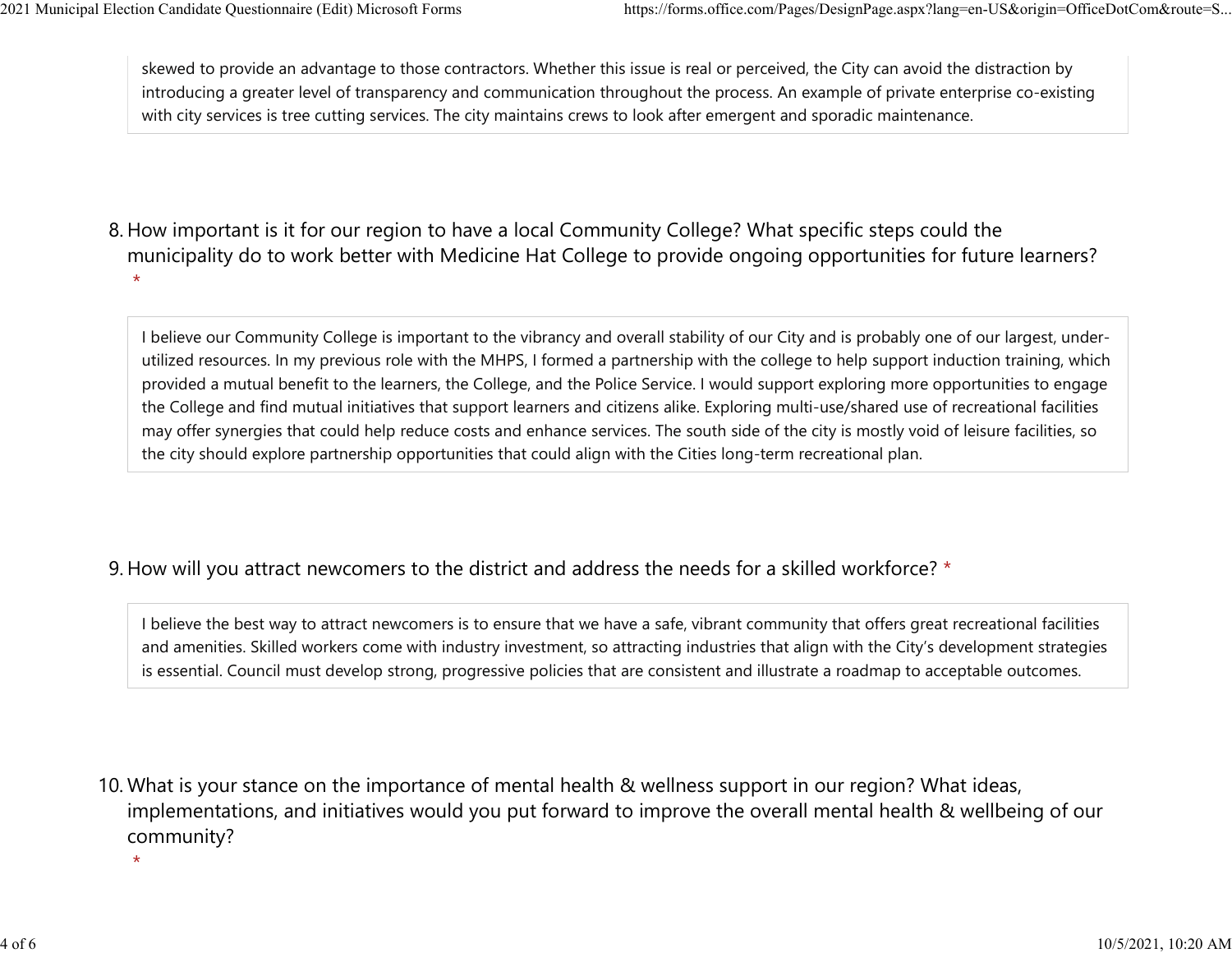$\star$ 

We have experienced our share of tragedies related to mental health issues over the past year in our community. Council needs to acknowledge and support mental health initiatives that are proposed by the MHPS, mental health advocacy groups, and other supporting City groups. Working extensively with Mental Health-related initiatives over my career, I've learned that we are not alone in the battle against mental health/addiction, and partnerships with not-for-profit organizations and Alberta Health Services are key to success. Council must demonstrate leadership by supporting progressive initiatives that make it easier for mental health professionals to introduce new programs and services. 2021 Municipal Election Candidate Questionnaire (Edit) Microsoft Forms https://forms.office.com/Pages/DesignPage.aspx?lang=en-US&origin=OfficeDotCom&route=S...<br>We have experienced our share of tragedies related to mental h

11. How will you further diversity and inclusion initiatives in our region, as it relates to each of the pillars in the Chamber's Vote Prosperity Platform: https://www.medicinehatchamber.com/voteprosperity2021/ (https://www.medicinehatchamber.com/voteprosperity2021/)  $\star$ 

In my previous role with the MHPS, I was instrumental in developing initiatives with the City to formalize an internal and external policy approach to diversity and inclusion. I believe that recognizing individual differences, regardless of what they may be, makes us stronger as a community. Inclusion should be viewed as a process of evolution, not revolution, where we celebrate diverse ideas and experiences with respect and dignity. The principles above relate to all the pillars outlined in the pillars of "Vote Prosperity."

12. On a municipal level, how do you intend to address climate change and pollution?

The City of Medicine Hat is a leader in responsible environmental stewardship in addressing climate change and pollution through initiatives such as the "Hat Smart" program, the green waste program and the blue bin recycle program. Implementing these programs was a good first step, but there are many more opportunities to help ensure we leave the next generation with a cleaner City than we started with. Many other municipalities are grappling with the same issues and continual scanning for best practices and remaining nimble as an organization to shift and change is important.